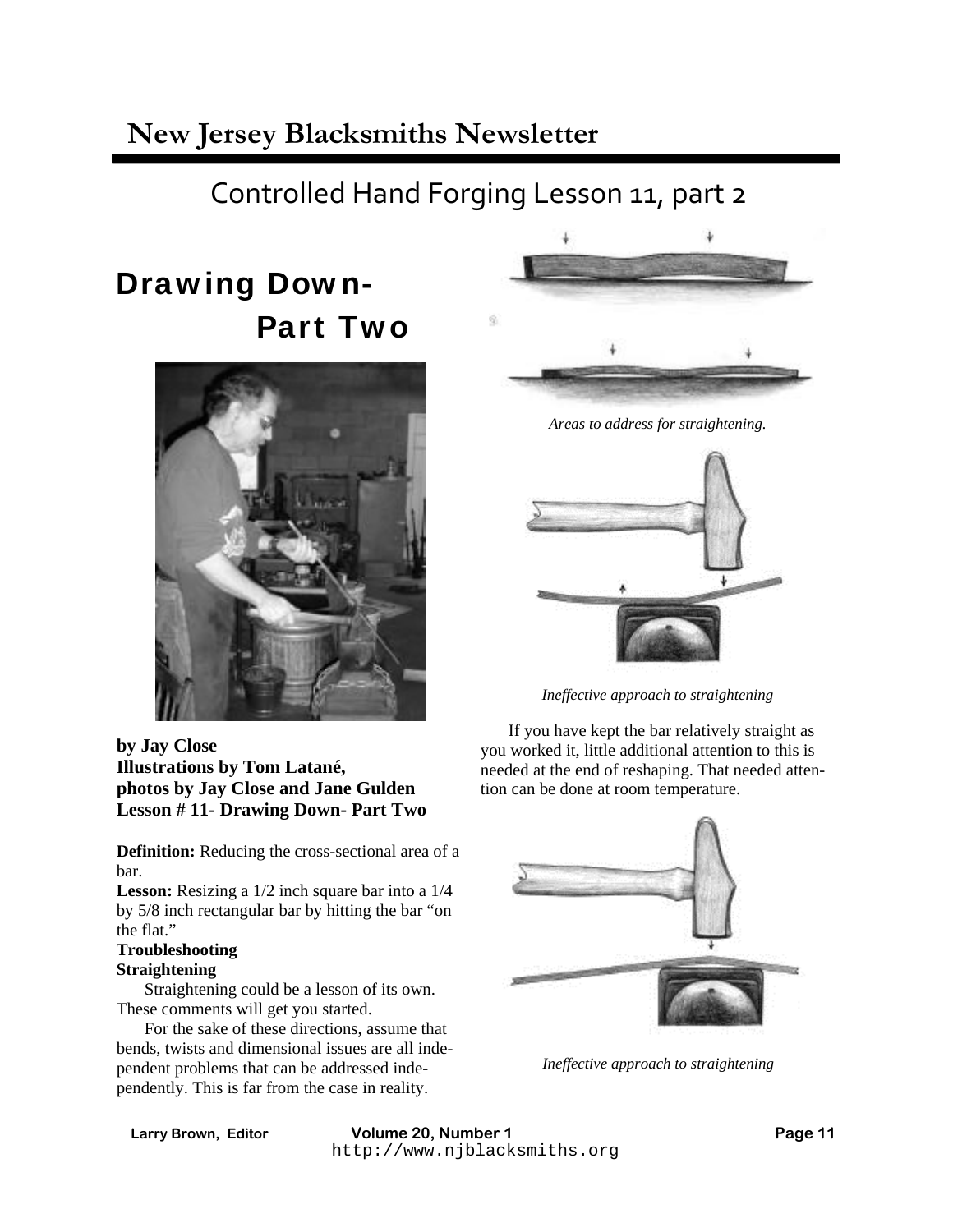Straightening is not a single operation but a series of corrections starting from the major working toward the subtle, a process of progressive refinement.

 Approach straightening with a strategy. Some work from one end of the bar to the other. Some start in the middle and "chase" any crookedness out to the ends. These approaches work well for subtle correction.

 Generally it is best to tackle the big problems first, then work on the more subtle ones.

 Decide which plane of the bar needs most correction. Start where the most work is needed, sorting out the major issues first.

 In practice you will likely work back and forth, correcting problems both on the edge and on the face.



*An isolated bend in an otherwise straight bar.*



*Secondary bends revealed after correction of the primary bend.*

 Putting the bar on the anvil with the concave part of the bend up makes for ineffective straightening. The correcting blow just levers the holding hand up. This works much better if the bar is hot.

 More effective is to place the bend with the convex portion up. The bend is supported on either side by the anvil creating a "bridge" effect. Then your correcting blow will drive the bend down and straight.

 Experiment making your correction different places and orientations on the anvil face. One correction might need to be angled across the face to support a long, gentle curve. A more "spot" correction can be made with a sharp blow over the hardie hole.

 When straightening, as in all forging, be decisive. Inspect your work. Decide where the problem lies and how to hold the work on the anvil to correct it. Take one, maybe two, correcting blows at the appropriate spot and check your progress.

 Avoid a multitude of random, light, pecking blows. Hit with authority and immediately inspect your work. Always seek to make the needed changes with as few hammer blows as possible.

 Sometimes correcting one problem reveals another. In the case below, correcting one bend as illustrated shows there are really two more bends that need addressing. Once the bar is fairly straight along one plane, repeat the straightening on the other. Recheck the bar for straightness and start to work on more subtle problems. To accommodate the inevitable thick and thin places, and wide and narrow areas, keep in mind that the goal is the mass of the bar evenly distributed around an imaginary center line.

#### **Dealing with twist:**

If you have kept after the twisting as you worked there will be little remediation needed when finished.

 A variety of small problems can mask a more subtle twist, so it is often best to work on the small problem areas first. You can then be left with one or two gentle twists to correct at the last.

 If the twist is localized so it can be supported on either side by the anvil, treat it like a bend. Put the twist up and hit an authoritative corrective blow.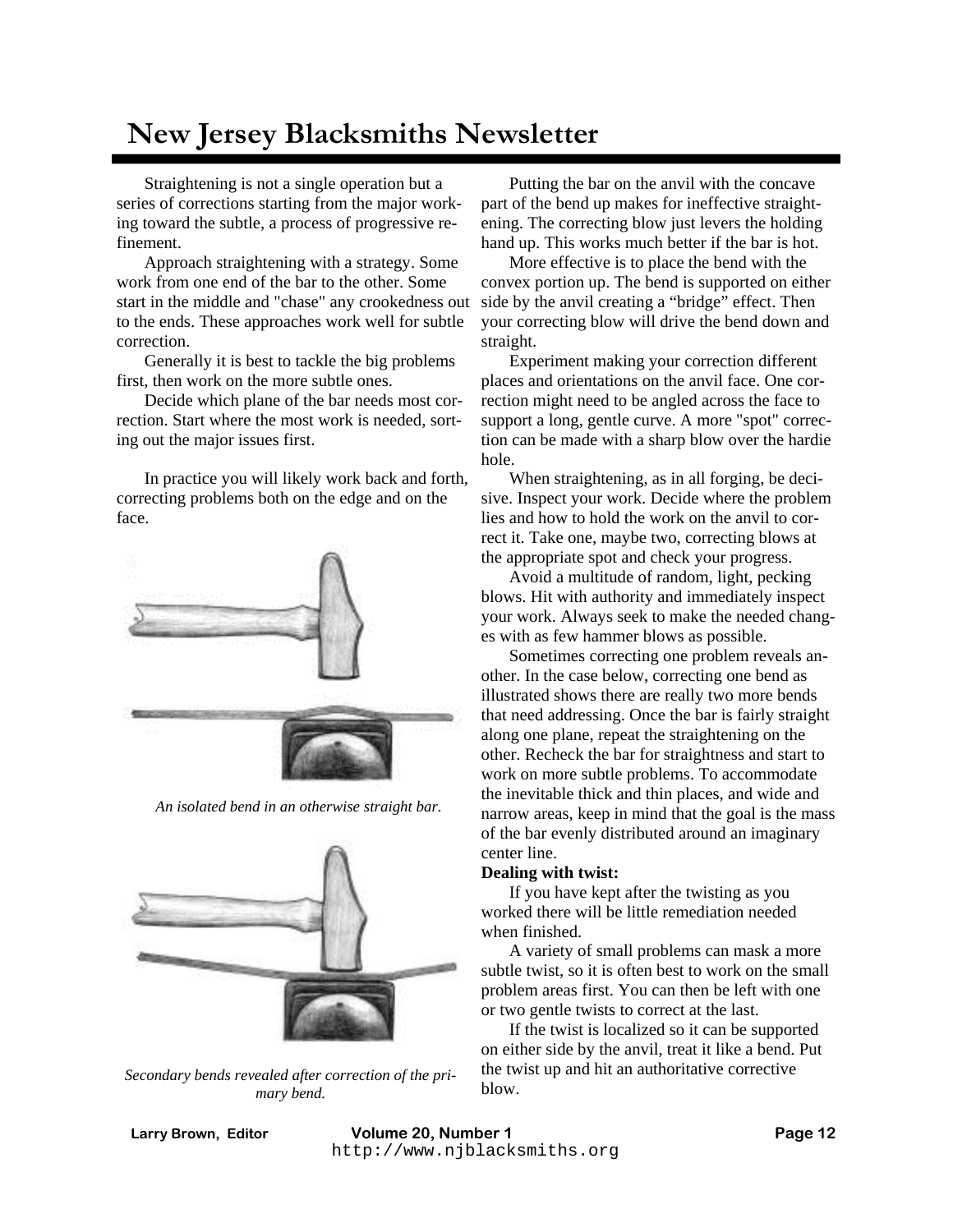

*Correcting a localized twist.*

 This kind of twist and this kind of correction will show that the bar is actually bent at that spot. After flattening the twist, you will have to remove a bend.

 For twists that can not be readily supported on either side by the anvil, the simple cant of the bar that worked well while the iron was hot is unlikely to be effective cold.



*Photo 11: Correcting a twist with a pair of tongs and the bar held in the vise horizontally.*

 Sometimes you must resort to the vise and a pair of tongs or twisting wrench to eliminate twist. Situations will vary, but working from the middle of the bar out to the ends is frequently convenient.



*Photo 12: The bottom bar has been burned. The top bar has been burned then slightly up set and reworked – alas, the damage has been done.*

 Hold the bar with the twist exposed just past the vise jaws. Place the tongs or wrench at the point needed to make the correction and bring the twisted bar in alignment. Hold the bar either vertically or horizontally, as seems most handy. **Texture** 

Your quest for a smooth, hammered texture on the bar begins with where you heat it in the fire. Heat the bar in the neutral part of the fire. If it is poked down into the oxidizing zone, you will have increased scale and a smoothing challenge.

 Do not overheat the bar. If your bar looks like a Fourth of July sparkler when taken from the fire, you have pitted its surface and made a smooth texture almost impossible, particularly if you are already near final dimensions.



*Photo 13: The marks left on the bar came from this poorly dressed hammer face.*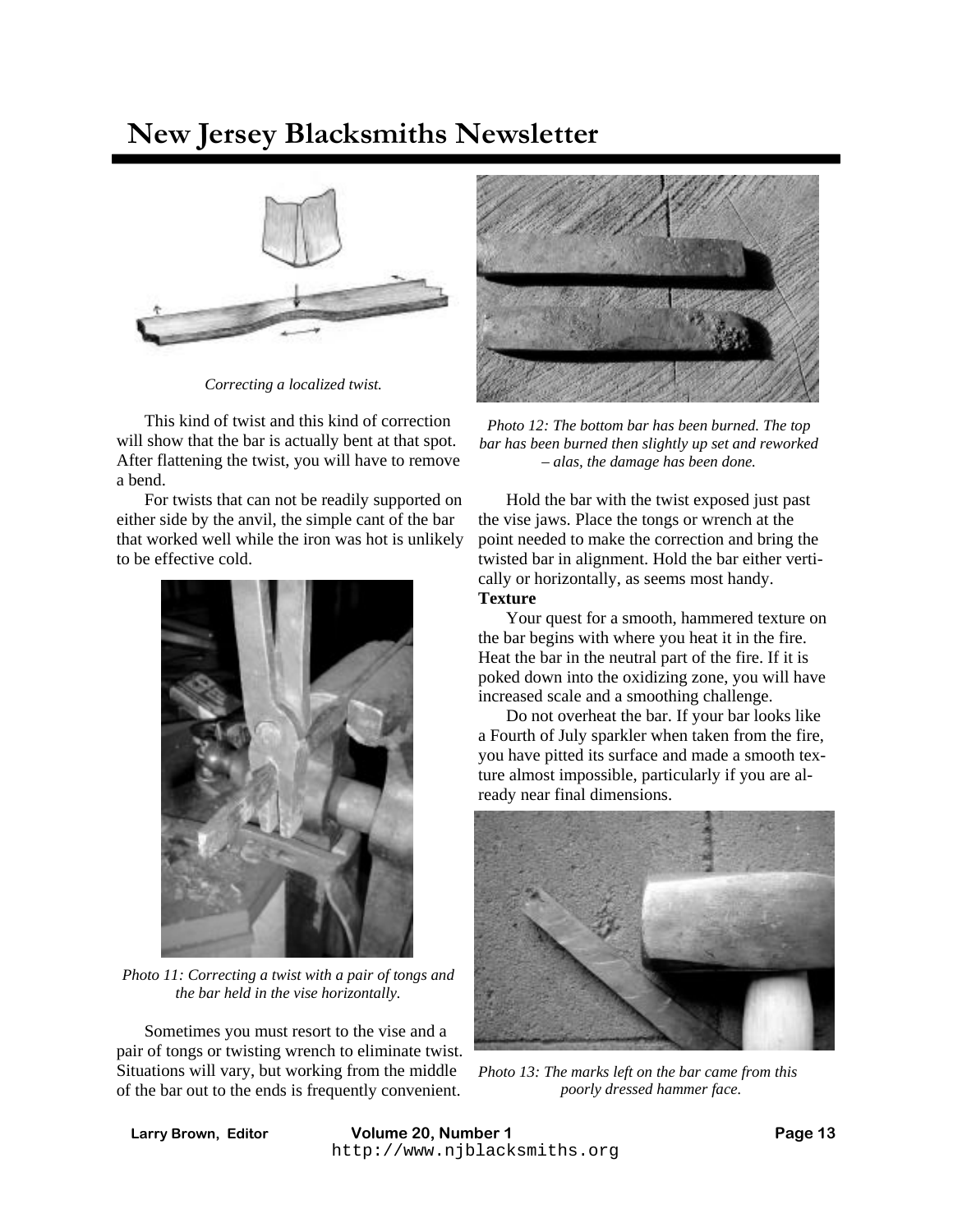**Hint:** If you should overheat a section of your workpiece, immediately cool it in the slack tub to below burning temperature and get to work. You may save the bar.



*Photo 13A: Can you see the corner that marked the bar?*

 If your hammer face is too flat or has sharp edges, this too will make a smooth texture challenging.

 Keep the anvil free of scale as you work. If the bar comes from the fire excessively scaly, scrape it clean on the corner of the anvil using the hammer to apply downward scraping pressure. Do not take much time doing this as you are wasting the best, softest part of the heat. But it is sometimes necessary. A wire brush could be employed, but that needlessly involves picking up another tool and delays getting to work with the hammer.



*Photo 14: Scraping along a sharp anvil corner to get rid of scale before forging. Use the hammer head to apply downward pressure.*

 Remember to work all sides of the bar. Not only is this critical for achieving the proper shape, but it means that scale is not being trapped between the work and the anvil where it can impress an undesirable texture.

 Finally, work the bar down to a dull red. The bar has stopped scaling by then. This is your opportunity to work the surface without troublesome oxide.



*Photo 15: Four sections of re-sized bar exhibiting different textures. From left to right: A. Smooth, even texture; B. An acceptable texture from a hammer with a more radiused face than the first example; C. A fairly even texture but definitely not smooth; D. A poor texture achieved by heating in the oxidizing part of the fire, not cleaning the anvil of scale, and not* 



*Photo 16: A close up of D."* 

Larry Brown, Editor **Volume 20, Number 1** http://www.njblacksmiths.org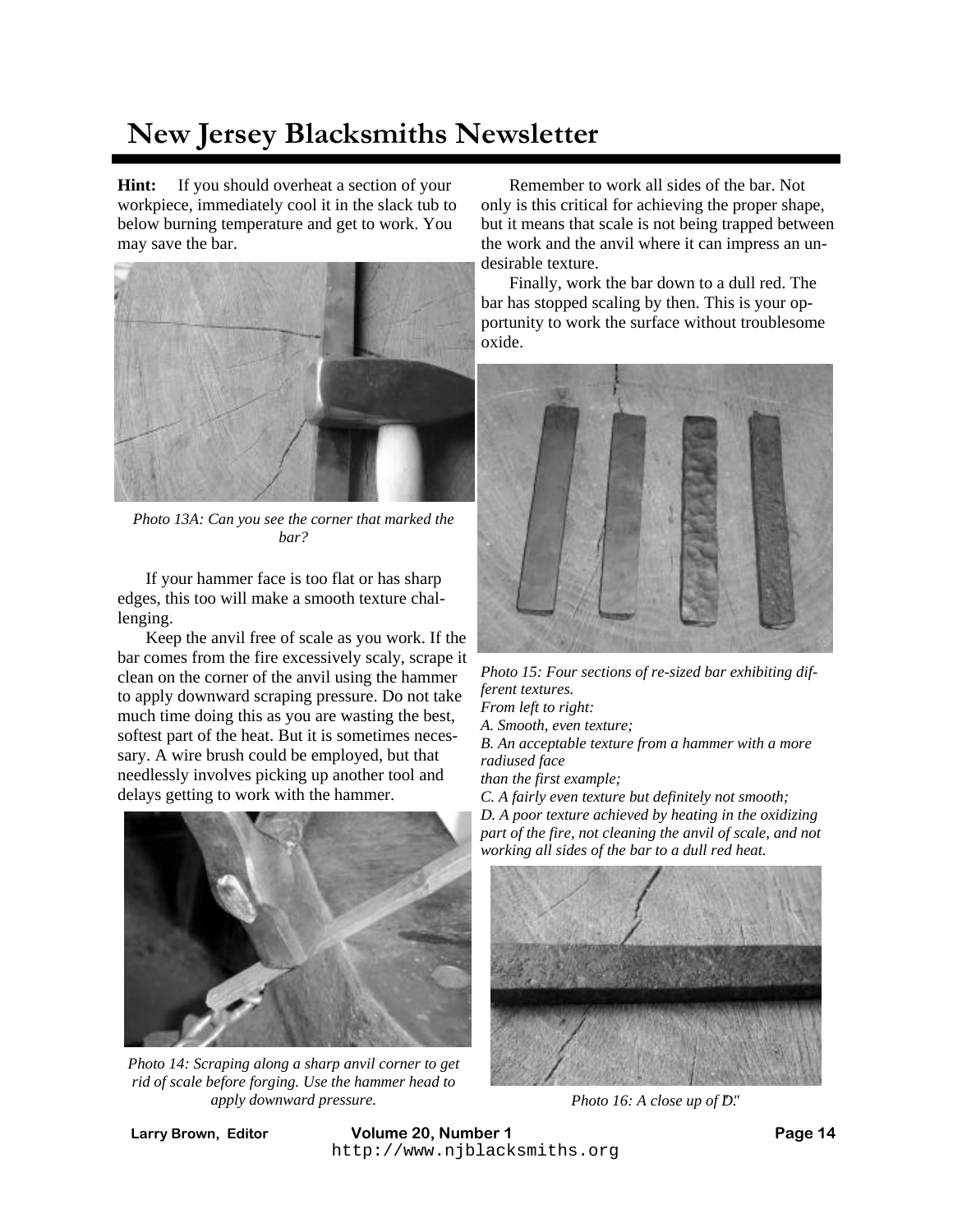

*Photo 16A : A close up of*  $\mathbb{C}$ *."* 



*Photo 16B: A close-up of B."* 



*Photo 16C: A close up of A."* 

#### **FORGING DYNAMICS Cross-sectional area:**

 Comparing cross-sectional areas is a good way to compare the masses of two different bars or two different shapes.

 For example, suppose you wondered whether a bar 1/2-inch by 1/2-inch had sufficient material to allow forging into a bar 1/4-inch by 1-inch.

 Multiply the width times the thickness of each bar–

1/2-inch times 1/2-inch equals 1/4-inch

1/4-inch times 1-inch equals 1/4-inch

 Each bar has the same cross-sectional area and it seems like you should be able to get the needed 1/4 inch by 1 inch bar from the one that is 1/2-inch square.

 However, hitting with the face of the hammer spreads the work all directions from the middle of the face. Material is used stretching the bar longer as well as wider. In practice, you can not readily forge 1/4-inch by 1-inch bar from another bar with equal cross-sectional area.

 Work all sides. Achieving a smooth, hammered texture is not the only reason to work all sides of the bar. It also helps to achieve the proper shape. The force of the hammer blow on the face of the bar is absorbed so that the force is not transferred all the way through. Were you to hit from only one side, particularly on a thick bar, you would soon create a trapezoidal cross-section.



*Cross-section of a bar becoming trapezoidal when hit only from one side.*

### **The I-beam effect:**

You may notice the edges of your bar mushroom out, creating a hollow on the flat surfaces. The cross-section looks like an I-beam. This happens because you are working the edges (1) at too low a heat, (2) hitting too lightly, or (3) with a combination of the low heat and light hammering. The ef-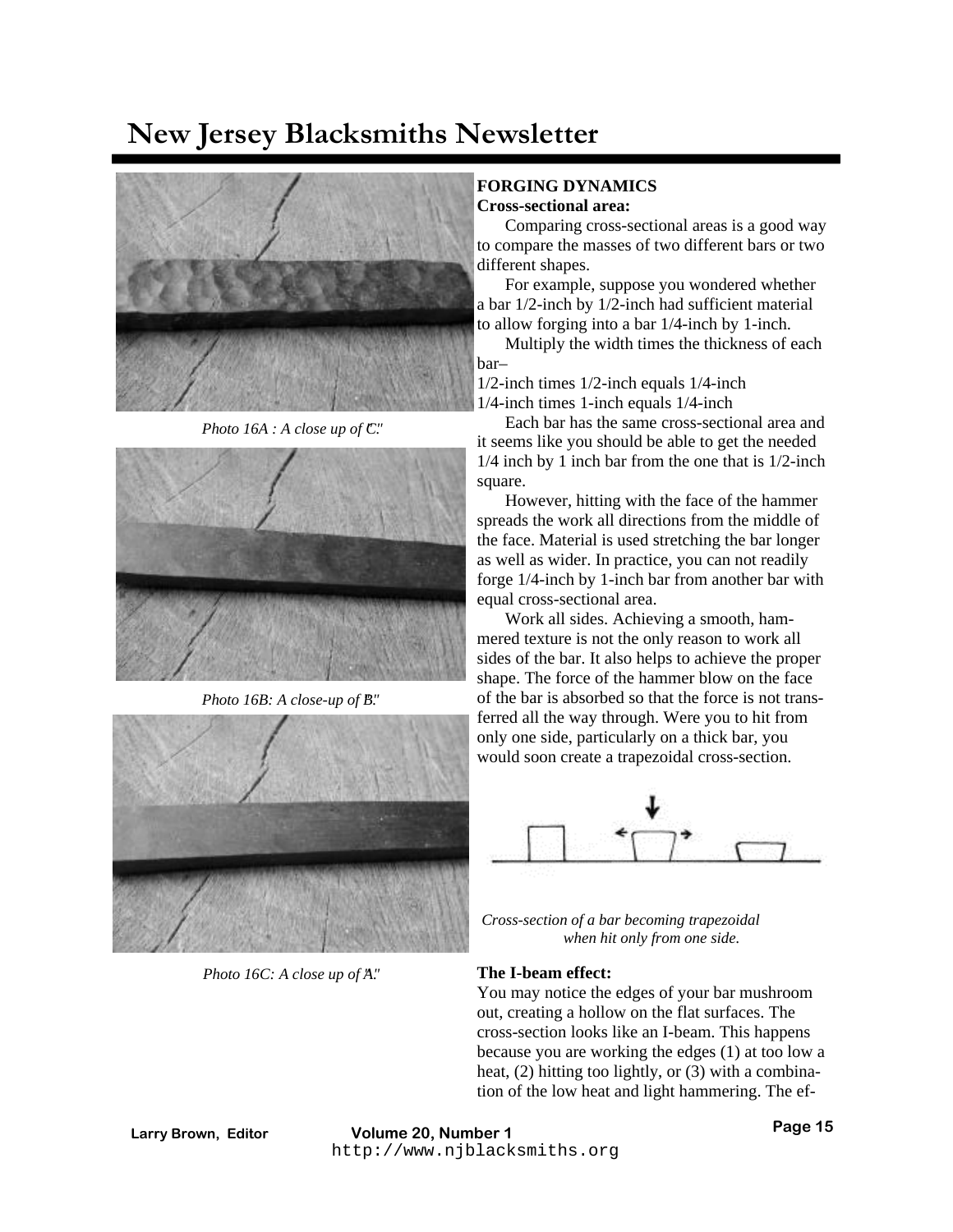fect of your hammer blow is dramatically concentrating on the bar surface. The shape change is not being forced into the middle of the bar. (See Photo 18)



*Photo 18: A really bad case of the the I-beam effect.*

#### **Ergonomic tips**

Stand comfortably, weight on both feet evenly. Get close to the anvil so you can hit down on the work– you shouldn't have to reach for it.

 Don't bend at the waist. It is hard on the back and makes your face more vulnerable to the rebound of a misplaced hammer blow. The bend at the waist also limits the acceleration of your hammer swing to a very small arc. An ineffective blow results.

 Take long, smooth hammer strokes. As you raise your hammer, at the top of its swing it should be outside of your vision. If you can see your hammer head at all times you are limiting its travel, its speed and the strength of its blow.

 Do not keep a white-knuckle grip on the hammer. Propel the hammer forward, then hang on for the ride. Feel how the hammer rebounds and make use of the rebound to help bring the hammer back.

 Use the handle length. If you must choke up on the hammer handle, your hammer is probably too heavy for you. By using the full length of the handle you increase the speed and the power of the blow.

### **RELAX**

Above all pay attention to your body and what it is telling you. Hand forging is physical. If you are not conditioned, injuries are a possibility even with the best technique. Warm up. Stretch and continue to stretch as you work. If it hurts, **STOP!** Evaluate what you are doing. Rest and recover. If problems persist, seek professional help.



*Photo 19: What is wrong with this picture? The bend at the waist is hard on the back. The face is more vulnerable to anything coming off the anvil. The waist bend also minimizes the travel of the hammer, hammer speed and the power of the blow are negatively effective. The grip close to the hammer head suggests*  the hammer may be too heavy. The choked" grip short*ens the arc of hammer travel. and the power of the blow.* 

Reprinted from the Hammers Blow Spring 2005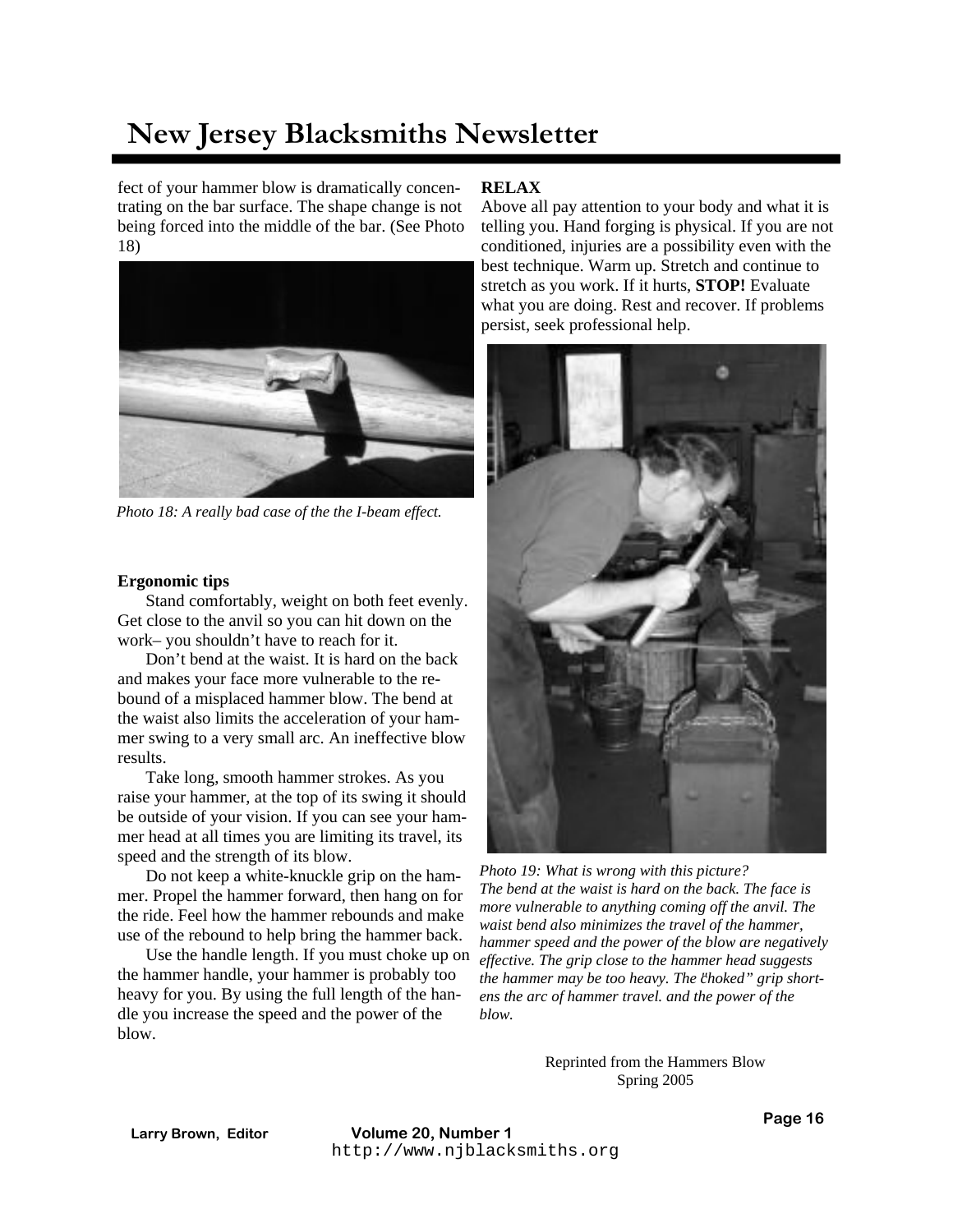

*Photo 20: Do not be afraid of the the anvil. Step up close to it so you are not reaching for the work, but can strike downward with authority.*







*Photo 21: Perhaps not the paragon of forge technique, this smith is standing upright and is close to the anvil. He is gripping the handle near its end. He has raised his hammer out of his field of vision and is thus beginning to maximize the effect of the hammer swing.*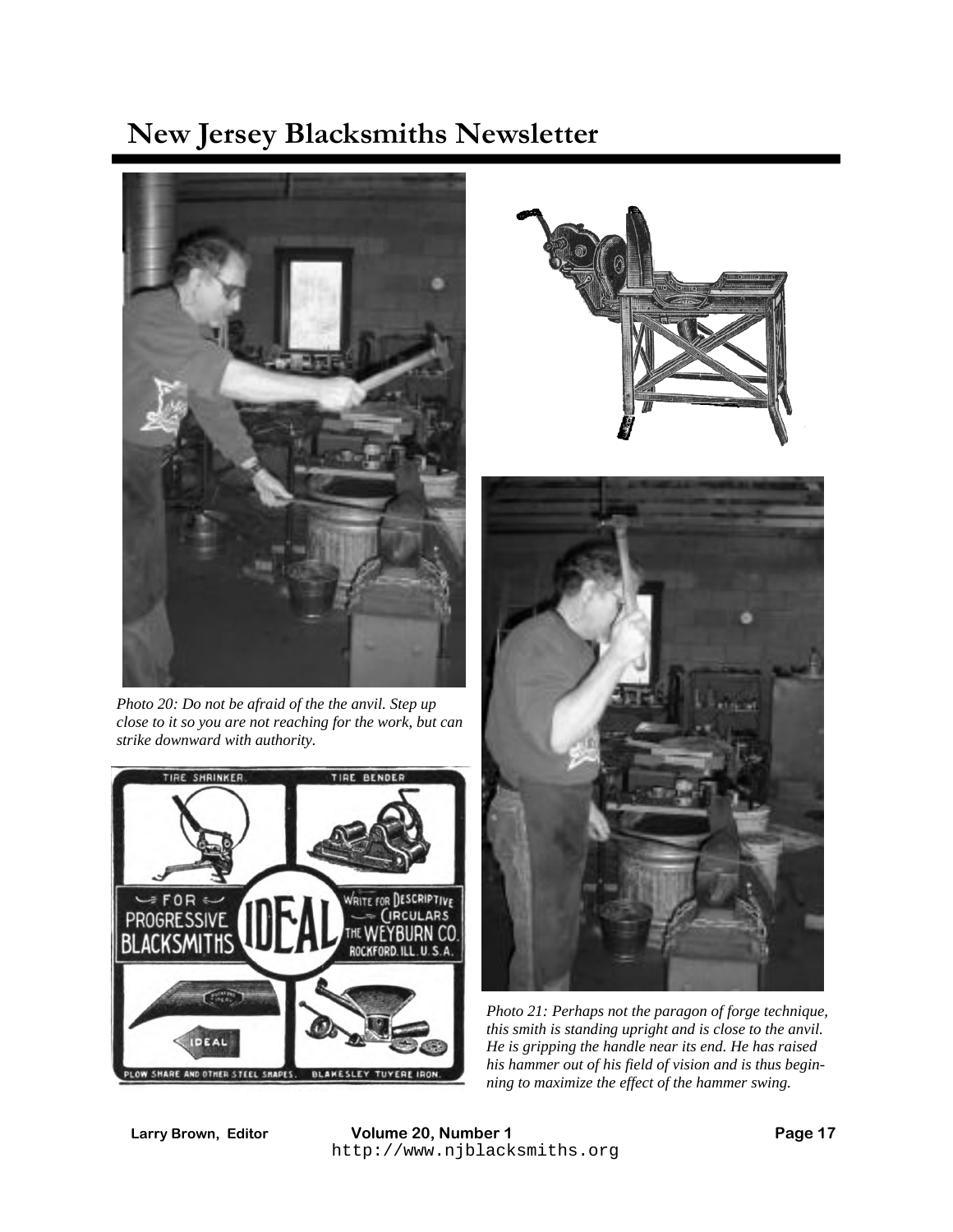## **Blacksmithing Workshops and Classes:**

### **Academy of Traditional Arts Carrol County Farm Museum**  500 South Center St. Westminster, MD 21157

(410)848-7775 (410)876-2667

### **Adirondack Folk School**

P. O. Box 2, 51 Main Street Lake Luzerne, NY 12846 Phone: (518) 696-2400 http://www.adirondackfolkschool.org/

### **Center for Metal Arts,**

44 Jayne St. Village of Florida, New York (845) 651-7550 info@centerformetalarts.com

### **New England School of Metalwork**  7 Albiston Way Auburn, Maine 04210

207-777-6211 Toll Free 888-753-7502 Fax 207-784-5383 http://www.newenglandschoolofmetalwork.com/

**Peters Valley Craft Education Center**  19 Kuhn Rd., Layton, NJ 07851 (973)948-5200 pv@warwick.net www.pvcrafts.org

### **Touchstone Center for Crafts**  R.D.#1, Box 60, Farmington, PA 15437

(724)329-1370 Fax: (724)329-1371

### **John C Campbell Folk School**  One Folk School Rd. Brasstown, NC 28902 1-800-365-5724 www.folkschool.com

## **BLACKSMITH TOOLS FOR SALE!**

John Chobrda Has a large selection of tools for sale. Anvils – Forges - Leg Vices—Blowers Tongs – Hammers and/or resurfaced Anvils **Call John for prices and availability (302) 838-1960 cell (609) 610-3501** 

### **Business Members**

We would like to thank those who joined with our new Business Membership category . Business dues are \$40 Please show them our support **Marshall Bienstock, Marshall's Farms 663 Casino Dr., Howell, NJ 07731 732-938-6577, 732-780-0871 jlfmib@optonline.net** 

**Eric Cuper Artist Blacksmith 109 Lehman Lane, Neshanic Station, NJ 08853 908 642-6420 ericuper@msn.com** 

**Bruce Hay, Jr. 50 Pine St., Lincroft, NJ 07738** 

# **Open Forges**

**If any members have a forge at home and work in the evenings or weekends and want to open it up to help a few local guys, let me know, Larry Brown, editor, as we get requests from members who have a hard time traveling to some of the open forge locations.** 

 Please contact, Larry Brown, Editor. *We want to encourage all to join us at:* 

### **Monday Night Open Forge in N.J.**

Marshall Bienstock is hosting an open forge in his shop at 7 pm almost every Monday night ( Please call ahead on holidays to make sure , (732-221-3015)

### **Open Forge in Long Island**

Sunday from 10:00 am to 6pm.

Starting the 1st Sunday in November until the end of April. Please call ahead to confirm and get directions. Ron Grabowski, 110 Burlington Blvd. Smithtown, NY (631) 265-1564 Ronsforge@aol.com

**In Northern Delaware and Southern NJ, contact Kerry Rhoades or John Chobrda**  Kerry (302) 832-1631 John (302) 838-1960 (609) 610-3501 (cell)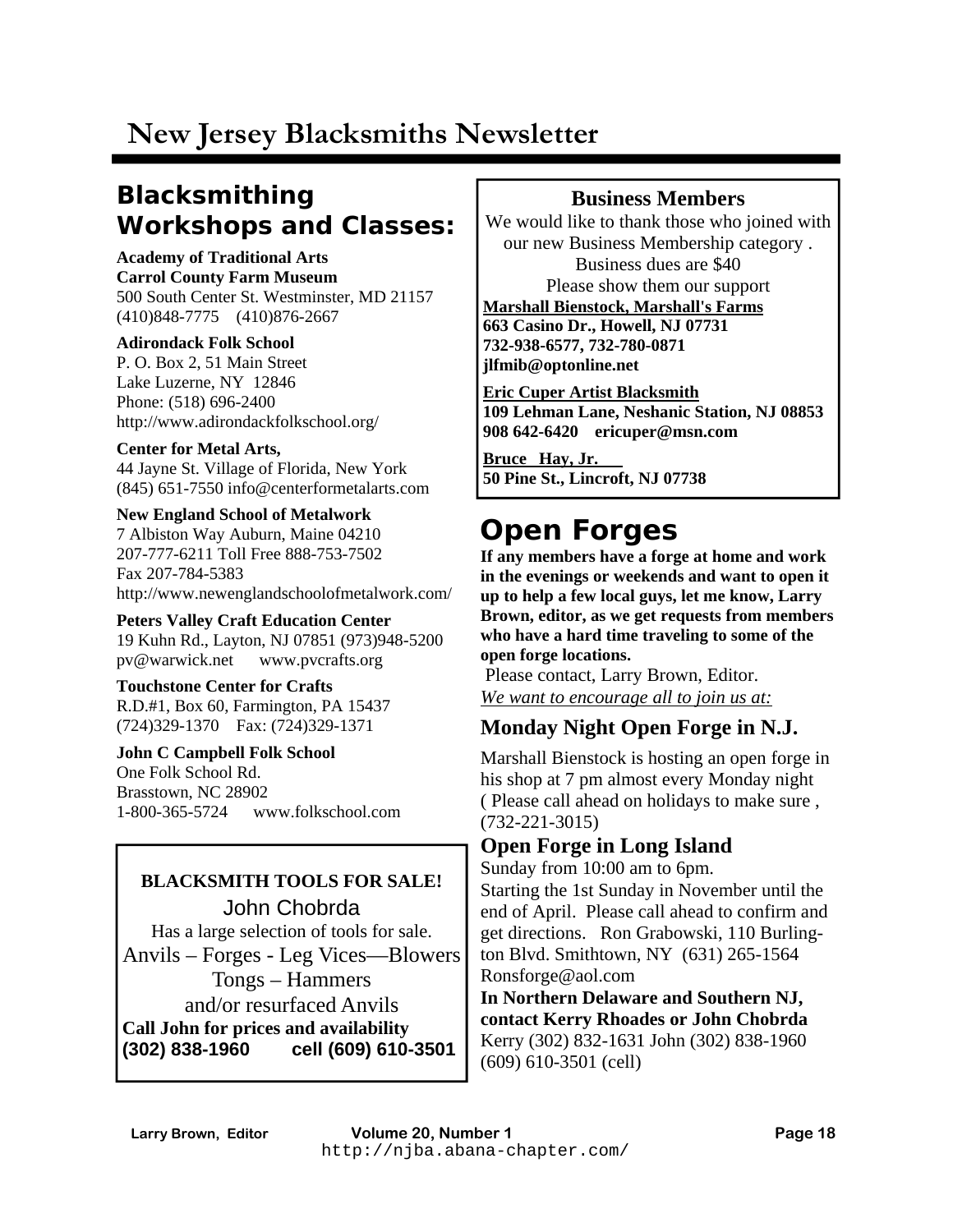| ADDRESS __________________________________                               |                                                 |          |
|--------------------------------------------------------------------------|-------------------------------------------------|----------|
|                                                                          | <i><b>SABANA</b></i>                            |          |
| STATE/PRO V. _______________________________                             |                                                 |          |
|                                                                          |                                                 | \$55.00  |
|                                                                          | Senior Citizen (Age 65+)                        | \$50.00  |
|                                                                          |                                                 | \$45.00  |
|                                                                          | ___ Foreign Member                              | \$65.00  |
|                                                                          | <b>Public Library-USA</b>                       | \$45.00  |
| <b>EMAIL</b>                                                             | <b>Contributory Contributory</b>                | \$150.00 |
| Order Online, Mail, Call or Fax your Check<br>or Credit Card Payment to: | MASTERCARD OR VISA ACCOUNT NUMBER               |          |
| <b>ABANA Central Office</b>                                              | the contract of the contract of the contract of |          |
| 259 Muddy Fork Road<br>Jonesborough, TN 37659                            | EXPIRATION DATE                                 |          |
| Phone: (423) 913-1022 Fax: (423) 913-1023,                               |                                                 |          |
| Web: WWW.ABANA.ORG Email: centraloffice@abana.org                        |                                                 |          |
|                                                                          |                                                 |          |
|                                                                          |                                                 |          |

## Join ABANA or Check out other area chapters!

### **Northeast Blacksmiths Association**

Northeast Blacksmiths holds its meets twice a year at the Ashokan Field Campus in New York State. The Ashokan campus is located in Olivebridge, N.Y., several miles west of Kingston, N.Y. The meets are held around the first weekend in May and in the first weekend in October every year. The main demonstration is in the blacksmith shop and there is a "Hands On" workshop for beginners. A different demonstrator is brought in for each meet. Food and bunkhouse style lodging are provided as part of the cost of the weekend long meet. **Contact** : Tim Neu to register for hammer -ins or subscribe to the newsletter; Tim Neu,

511 Beaverkill Rd., Olivebridge, N.Y. 12461 For more information check the web site; **www.northeastblacksmiths.org**

**Join The Pennsylvania Blacksmiths Association!** 

 **\_\_\_\_\_\_\_\_\_\_\_\_\_\_\_\_\_\_\_\_\_\_\_\_\_\_\_\_\_\_\_\_ Name** 

**\_\_\_\_\_\_\_\_\_\_\_\_\_\_\_\_\_\_\_\_\_\_\_\_\_\_\_\_\_\_\_\_ Address** 

**\_\_\_\_\_\_\_\_\_\_\_\_\_\_\_\_\_\_\_\_\_\_\_\_\_\_\_\_\_\_\_\_ City, State, Zip code** 

**Home / work Phone # E-mail (optional)** Do you have any particular skills (welder, accountant, carpenter, doctor) that may be helpful to the group or membership?

**\_\_\_\_\_\_\_\_\_\_\_\_\_\_\_\_\_\_\_\_\_\_\_\_\_\_\_\_\_\_\_\_\_\_\_\_** What is your skill level?

O Beginner O Intermediate O Advanced O Professional

Send completed application and \$25 (one year) to: PABA Treasurer - Doug Dayger - 492 Quaker Lake Rd , Binghamton, NY 13903

**www.pabasite.org** 

**PABA Membership Application**  Membership is from *Jan. 1 — Dec. 31*